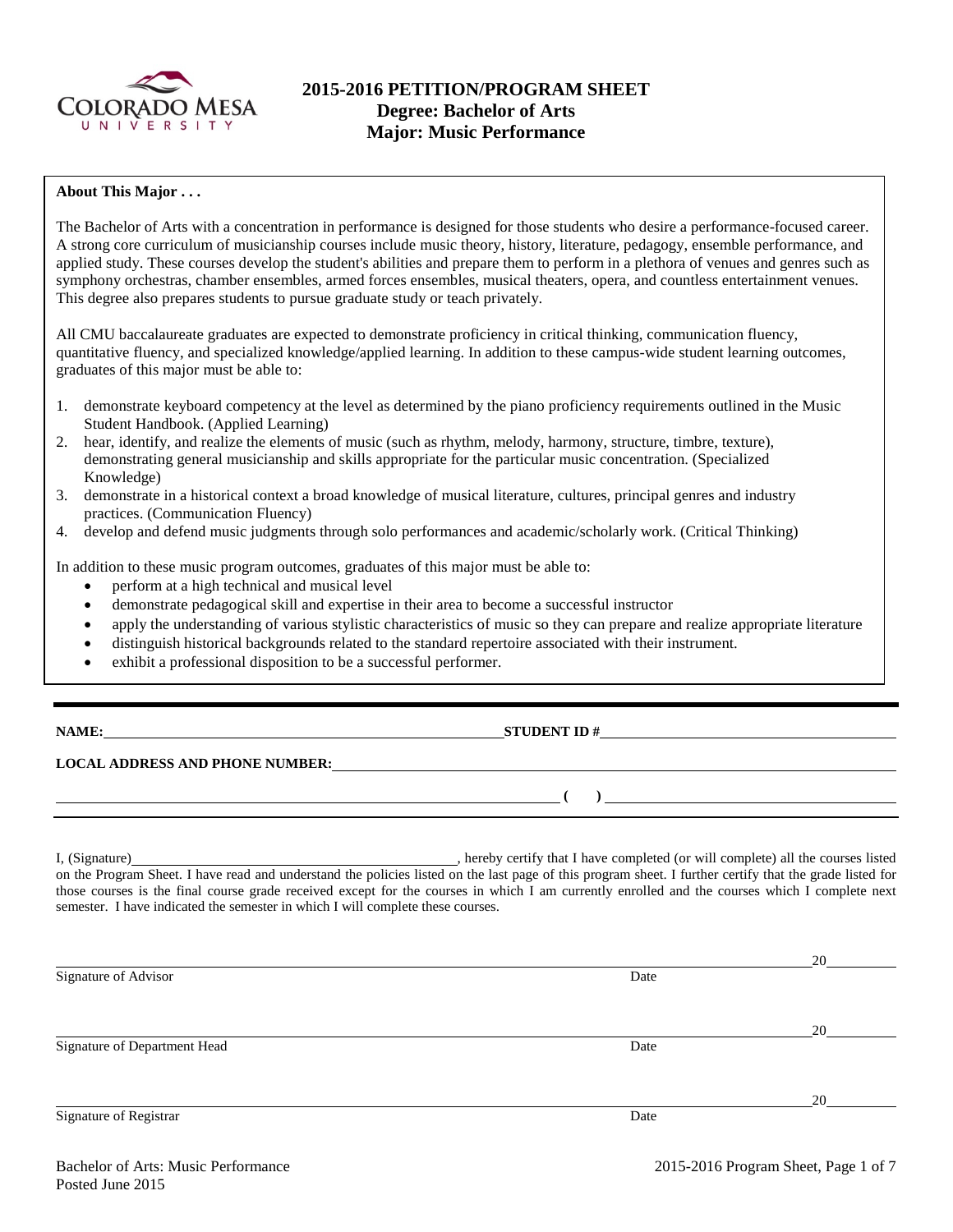#### **DEGREE REQUIREMENTS:**

- 120 semester hours total (Students must complete a minimum of 30 of the last 60 hours of credit at CMU, with at least 15 semester hours in major discipline courses numbered 300 or higher).
- 40 upper division credits (A minimum of 15 taken at the 300-400 course levels within the major at CMU).
- 2.00 cumulative GPA or higher in all CMU coursework
- 2.00 cumulative GPA or higher in coursework toward the major content area
- Pre-collegiate courses (usually numbered below 100) cannot be used for graduation.
- When filling out the program sheet a course can be used only once.
- A student must follow the CMU graduation requirements either from 1) the program sheet for the major in effect at the time the student officially declares a major; or 2) a program sheet for the major approved for a year subsequent to the year during which the student officially declares the major and is approved for the student by the department head. Because a program may have requirements specific to the degree, the student should check with the faculty advisor for additional criteria. It is the student's responsibility to be aware of, and follow, all requirements for the degree being pursued. Any exceptions or substitutions must be approved by the student's faculty advisor and Department Head.
- Essential Learning Capstone should be completed between 45 and 75 hours.
- See the "Undergraduate Graduation Requirements" in the catalog for additional graduation information.

**ESSENTIAL LEARNING REQUIREMENTS** (31 semester hours): See the current catalog for a list of courses that fulfill the requirements below. If a course is an Essential Learning option and a requirement for your major, you must use it to fulfill the major requirement and make a different selection for the Essential Learning requirement.

| Course No Title                                                                                                                                                                                                  |        | Sem.hrs Grade Term/Trns |
|------------------------------------------------------------------------------------------------------------------------------------------------------------------------------------------------------------------|--------|-------------------------|
| <b>English</b> (6 semester hours, must receive a grade of "C" or better and<br>must be completed by the time the student has 60 semester hours.)<br>ENGL 111 English Composition<br>ENGL 112 English Composition | 3<br>3 |                         |
| <b>Math MATH 110 or higher</b> (3 semester hours, must receive a grade of<br>"C" or better, must be completed by the time the student has 60 semester<br>hours.)<br>MATH 1                                       |        |                         |
| <b>Humanities</b> (3 semester hours)                                                                                                                                                                             |        |                         |
| Social and Behavioral Sciences (6 semester hours)                                                                                                                                                                |        |                         |
| <b>Natural Sciences</b> (7 semester hours, one course must include a lab)                                                                                                                                        |        |                         |
| <u> 1980 - Johann John Stein, marwolaethau (b. 1980)</u>                                                                                                                                                         |        |                         |
| <b>History</b> (3 semester hours)<br><b>HIST</b>                                                                                                                                                                 |        |                         |
| <b>Fine Arts</b> (3 semester hours)<br>MUSA 220 Music Appreciation                                                                                                                                               | 3      |                         |

#### **WELL NESS DEQUIDEMENT** (2 semester hours)

|                 | WELLINESS REQUIREMENT (2 semester hours)              |   |                                                                                                                                                                                                                                      |
|-----------------|-------------------------------------------------------|---|--------------------------------------------------------------------------------------------------------------------------------------------------------------------------------------------------------------------------------------|
|                 | KINE 100 Health and Wellness                          | 1 | <u>and the community of the community of the community of the community of the community of the community of the community of the community of the community of the community of the community of the community of the community</u> |
|                 |                                                       | 1 |                                                                                                                                                                                                                                      |
|                 | <b>ESSENTIAL LEARNING CAPSTONE</b> (4 semester hours) |   |                                                                                                                                                                                                                                      |
| <b>ESSL 290</b> | <b>Maverick Milestone</b>                             |   |                                                                                                                                                                                                                                      |
|                 | (see English & math pre-reqs) 3                       |   |                                                                                                                                                                                                                                      |
| <b>ESSL 200</b> | Essential Speech (co-requisite) 1                     |   | <u> 1990 - Jan Barnett, mars et al.</u>                                                                                                                                                                                              |
|                 | <b>FOUNDATION COURSES</b> (23 semester hours)         |   |                                                                                                                                                                                                                                      |
|                 | Must pass all courses with a "C" or better            |   |                                                                                                                                                                                                                                      |
| MUSA 111        | Music Technology                                      | 1 |                                                                                                                                                                                                                                      |
| MUSA 114        | Theory I - Introduction                               | 3 |                                                                                                                                                                                                                                      |
| <b>MUSA 115</b> | Theory II – Diatonic Concepts                         | 3 |                                                                                                                                                                                                                                      |
| <b>MUSA 116</b> | Ear Training & Sightsinging I                         | 2 | <u> 1989 - Johann Barbara, martxa</u>                                                                                                                                                                                                |
| MUSA 117        | Ear Training & Sightsinging II 2                      |   |                                                                                                                                                                                                                                      |
| <b>MUSA 214</b> | Theory III – Chromatic                                |   |                                                                                                                                                                                                                                      |
|                 | Concepts                                              | 3 |                                                                                                                                                                                                                                      |
| <b>MUSA 215</b> | Theory $IV - Tw$ entieth Century                      |   |                                                                                                                                                                                                                                      |
|                 | Form and Analysis                                     | 3 | <u> The Common School and The Common School and The Common School and The Common School and The Common School and The Common School and The Common School and The Common School and The Common School and The Common School and </u> |
|                 |                                                       | 1 | <u> 1989 - Andrea Station Books, amerikansk politiker (</u>                                                                                                                                                                          |
|                 |                                                       | 1 |                                                                                                                                                                                                                                      |
|                 |                                                       | 1 |                                                                                                                                                                                                                                      |
|                 |                                                       | 1 |                                                                                                                                                                                                                                      |
|                 |                                                       | 1 | <u> 1989 - Alexandr Alexandr III (</u>                                                                                                                                                                                               |
|                 |                                                       | 1 |                                                                                                                                                                                                                                      |

#### **BACHELOR OF ARTS in MUSIC: Performance Concentration**

(60 semester hours) Must pass all courses for credit with a "C" or better **Music Core** (33-34 semester hours) MUSA 101 Concert Attendance (8 semesters) 0 MUSA 101 Concert Attendance 0 MUSA 101 Concert Attendance 0 \_\_\_\_\_ \_\_\_\_\_\_\_\_ MUSA 101 Concert Attendance MUSA 101 Concert Attendance 0 \_\_\_\_\_\_ \_\_\_\_\_\_\_\_ MUSA 101 Concert Attendance 0 \_\_\_\_\_\_ \_\_\_\_\_\_\_\_ MUSA 101 Concert Attendance 0 \_\_\_\_\_\_ \_\_\_\_\_\_\_\_ MUSA 101 Concert Attendance 0 \_\_\_\_\_\_ \_\_\_\_\_\_\_\_ MUSA 250 Beginning Conducting 2 MUSA 268 Beginning Jazz Improvisation 1 (instrumental students only) MUSA 317 Orchestration 2 \_\_\_\_\_ \_\_\_\_\_\_\_\_ MUSA 326 Music History & Literature I  $3 \quad \quad \quad$ MUSA 327 Music History & Literature II 3 \_\_\_\_\_\_ \_ MUSA 363 Music Industry & Marketing  $\begin{array}{ccc} 3 & \text{---} \end{array}$ MUSA 426 Music of World Cultures 2<br>
\*MUSP 420 Senior Recital/Presentation 2 \*MUSP 420 Senior Recital/Presentation 2 \_\_\_\_\_ \_\_\_\_\_\_\_\_ FLA\_\_ \_\_\_\_ \_\_\_\_\_\_\_\_\_\_\_\_\_\_\_\_\_\_\_\_\_\_\_\_ 3 \_\_\_\_\_ \_\_\_\_\_\_\_\_  $FLA$   $3$ Select 5 semester hours from MUSL XXX: \* MUSL 2\_\_\_ \_\_\_\_\_\_\_\_\_\_\_\_\_\_\_\_\_\_\_\_\_\_\_\_ 1 \_\_\_\_\_ \_\_\_\_\_\_\_\_ MUSL 3\_\_\_ \_\_\_\_\_\_\_\_\_\_\_\_\_\_\_\_\_\_\_\_\_\_\_\_ 1 \_\_\_\_\_ \_\_\_\_\_\_\_\_ MUSL  $3 \_$   $\_$ MUSL 4\_\_\_ \_\_\_\_\_\_\_\_\_\_\_\_\_\_\_\_\_\_\_\_\_\_\_\_ 1 \_\_\_\_\_ \_\_\_\_\_\_\_\_ MUSL 4\_\_\_ \_\_\_\_\_\_\_\_\_\_\_\_\_\_\_\_\_\_\_\_\_\_\_\_ 1 \_\_\_\_\_ \_\_\_\_\_\_\_\_ Select 5 semester hours from MUSP XXX: \* MUSP 2\_\_\_ \_\_\_\_\_\_\_\_\_\_\_\_\_\_\_\_\_\_\_\_\_\_\_\_ 1 \_\_\_\_\_ \_\_\_\_\_\_\_\_ MUSP 3\_\_\_ \_\_\_\_\_\_\_\_\_\_\_\_\_\_\_\_\_\_\_\_\_\_\_\_ 1 \_\_\_\_\_ \_\_\_\_\_\_\_\_ MUSP 3\_\_\_ \_\_\_\_\_\_\_\_\_\_\_\_\_\_\_\_\_\_\_\_\_\_\_\_ 1 \_\_\_\_\_ \_\_\_\_\_\_\_\_ \*MUSP 4\_\_\_ \_\_\_\_\_\_\_\_\_\_\_\_\_\_\_\_\_\_\_\_\_\_\_\_ 1 \_\_\_\_\_ \_\_\_\_\_\_\_\_ \*MUSP 4\_\_\_ \_\_\_\_\_\_\_\_\_\_\_\_\_\_\_\_\_\_\_\_\_\_\_\_ 1 \_\_\_\_\_ \_\_\_\_\_\_\_\_

\*Excluding MUSP 420, it is used above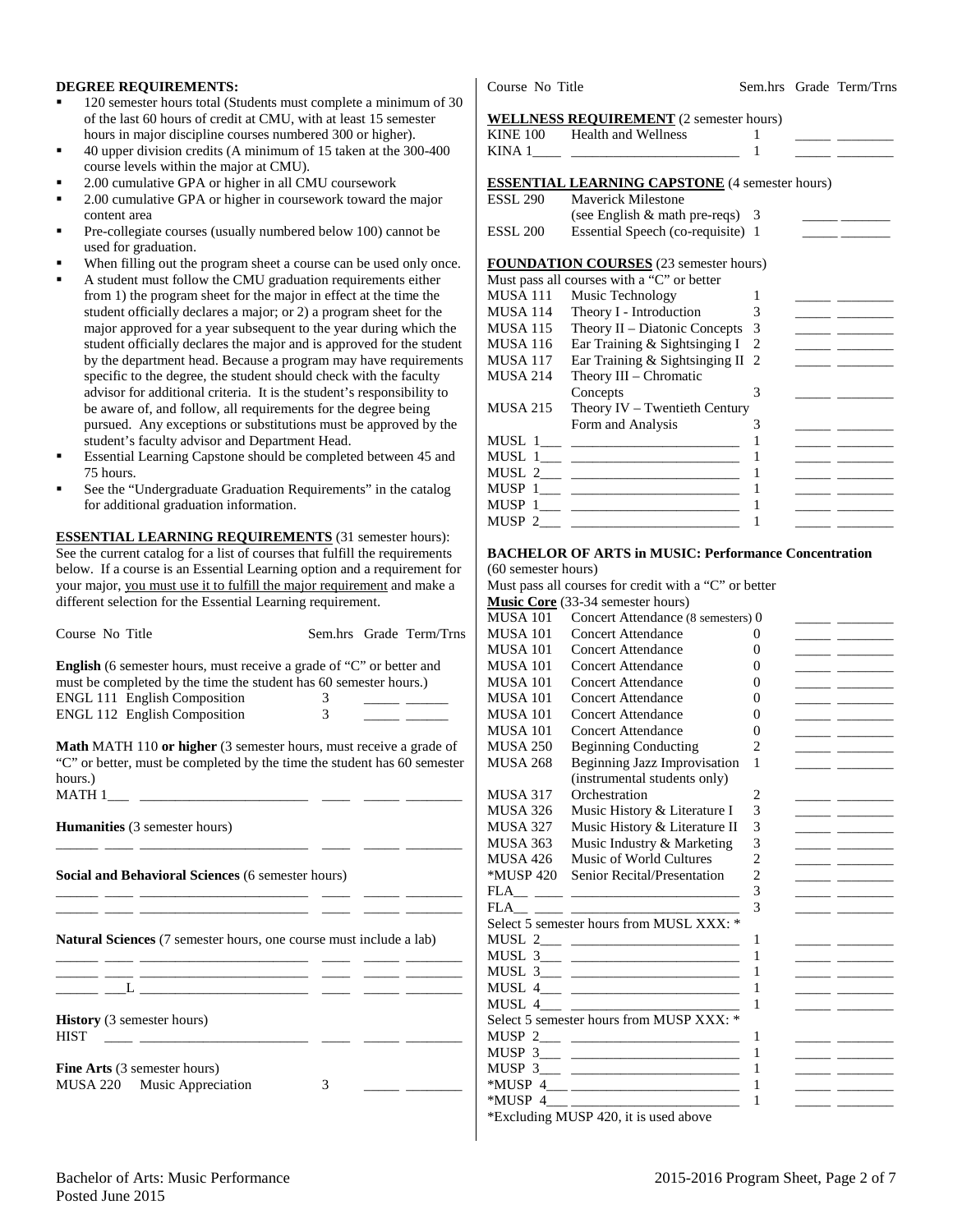| Course No Title<br>Sem.hrs Grade Term/Trns<br>Select one of the following options and electives:<br>Instrumental Performance (16 semester hours)<br>MUSA303<br>Symphonic Literature<br>3<br>Select 4 upper division semester hours from Music Lessons (MUSL):                                                                                                                                                                                                                                                                                                                                                                                                                                                                                                                                                                                                          | Course No Title<br>Sem.hrs Grade Term/Trns<br>Select 3 semester hours from Fine and Performing Arts, must be outside<br>of the concentration:                                                                                                                                                                                                                                                                                                                                                                                                                                                                                                                                                                                                                                                                                                                                                                                                                                                                     |
|------------------------------------------------------------------------------------------------------------------------------------------------------------------------------------------------------------------------------------------------------------------------------------------------------------------------------------------------------------------------------------------------------------------------------------------------------------------------------------------------------------------------------------------------------------------------------------------------------------------------------------------------------------------------------------------------------------------------------------------------------------------------------------------------------------------------------------------------------------------------|-------------------------------------------------------------------------------------------------------------------------------------------------------------------------------------------------------------------------------------------------------------------------------------------------------------------------------------------------------------------------------------------------------------------------------------------------------------------------------------------------------------------------------------------------------------------------------------------------------------------------------------------------------------------------------------------------------------------------------------------------------------------------------------------------------------------------------------------------------------------------------------------------------------------------------------------------------------------------------------------------------------------|
| $\begin{tabular}{ll} \multicolumn{3}{c} {\textbf{---}} & \multicolumn{3}{c} {\textbf{---}} & \multicolumn{3}{c} {\textbf{---}} & \multicolumn{3}{c} {\textbf{---}} & \multicolumn{3}{c} {\textbf{---}} & \multicolumn{3}{c} {\textbf{---}} & \multicolumn{3}{c} {\textbf{---}} & \multicolumn{3}{c} {\textbf{---}} & \multicolumn{3}{c} {\textbf{---}} & \multicolumn{3}{c} {\textbf{---}} & \multicolumn{3}{c} {\textbf{---}} & \multicolumn{3}{c} {\textbf{---}} & \multicolumn{3}{c} {\textbf{---}} & \multicolumn$<br><u> Alexandria (Alexandria)</u><br><u> 1989 - Johann John Stone</u><br>Select 4 semester hours chosen from MUSA 368, MUSA 350B, or upper<br>division MUSP Music Performance Ensembles:                                                                                                                                                       | Vocal Performance (19 semester hours)<br><b>MUSA 318</b><br>Vocal Literature<br>3<br><u> The Common State State State State State State State State State State State State State State State State State State State State State State State State State State State State State State State State State State State</u><br>$\overline{c}$<br>MUSA 337<br>Diction for Singers<br><u> Den Bernard (Bernard Bernard Bernard)</u><br>3<br><b>MUSA 410</b><br>Vocal Pedagogy<br>Voice Lessons<br>*MUSL 337<br>$\mathbf{1}$<br><u> The Common State State State State State State State State State State State State State State State State State State State State State State State State State State State State State State State State State State State</u><br>*MUSL 337<br>Voice Lessons<br>$\mathbf{1}$<br>*MUSL 437<br>Voice Lessons<br>$\mathbf{1}$<br>*MUSL 437<br>Voice Lessons<br>$\mathbf{1}$<br>*MUSP 365<br>Opera Workshop<br>$\mathbf{1}$<br>Opera Scenes/Performance<br>*MUSP 465<br>$\mathbf{1}$ |
| Select Pedagogy course in applied area, 2 semester hours:<br>Select 3 semester hours from Fine and Performing Arts, must be outside<br>of the concentration:<br>* MUSP and MUSL credits can only be used once on a program sheet.<br>Students should consult their advisor when determining the section to<br>use these courses.                                                                                                                                                                                                                                                                                                                                                                                                                                                                                                                                       | 3<br>Acting I: Beginning Acting<br><b>THEA 153</b><br><u>and the state of the state of the state</u><br>Select two credits from the following: MUSA 350A, MUSP 350, 356,<br>358, 359, 450, 456, 458, or 459<br>Electives (All college level courses appearing on your final transcript,<br>not listed above that will bring your total semester hours to 120 hours.)<br>(8-10) semester hours; additional upper division hours will be needed.)                                                                                                                                                                                                                                                                                                                                                                                                                                                                                                                                                                   |
| Keyboard Performance (18 semester hours)<br><b>MUSA 302</b><br>Keyboard Literature I<br>3<br>3<br><b>MUSA 304</b><br>Keyboard Literature II<br>Accompanying Techniques<br>$\overline{c}$<br><b>MUSA 310</b><br>3<br>Piano Pedagogy<br><b>MUSA 411</b><br>Piano Lessons<br>*MUSL 330<br>$\mathbf{1}$<br>Piano Lessons<br>*MUSL 330<br>$\mathbf{1}$<br>$\frac{1}{1-\frac{1}{1-\frac{1}{1-\frac{1}{1-\frac{1}{1-\frac{1}{1-\frac{1}{1-\frac{1}{1-\frac{1}{1-\frac{1}{1-\frac{1}{1-\frac{1}{1-\frac{1}{1-\frac{1}{1-\frac{1}{1-\frac{1}{1-\frac{1}{1-\frac{1}{1-\frac{1}{1-\frac{1}{1-\frac{1}{1-\frac{1}{1-\frac{1}{1-\frac{1}{1-\frac{1}{1-\frac{1}{1-\frac{1}{1-\frac{1}{1-\frac{1}{1-\frac{1}{1-\frac{1}{1-\frac{1}{1-\frac{1}{1-\frac{1}{1-\frac{1}{1-\frac{1}{1-\frac{1$<br>*MUSL 430<br>Piano Lessons<br>$\mathbf{1}$<br>*MUSL 430<br>Piano Lessons<br>$\mathbf{1}$ | <u> 2000 - 2000 - 2000 - 2000 - 2000 - 2000 - 2000 - 2000 - 2000 - 2000 - 2000 - 2000 - 2000 - 2000 - 2000 - 200</u><br><u> 1999 - Jan James James, mars (f. 1989)</u><br>- -                                                                                                                                                                                                                                                                                                                                                                                                                                                                                                                                                                                                                                                                                                                                                                                                                                     |

\_\_\_\_\_\_ \_\_\_\_ \_\_\_\_\_\_\_\_\_\_\_\_\_\_\_\_\_\_\_\_\_\_\_\_ \_\_\_\_ \_\_\_\_\_ \_\_\_\_\_\_\_\_ \_\_\_\_\_\_ \_\_\_\_ \_\_\_\_\_\_\_\_\_\_\_\_\_\_\_\_\_\_\_\_\_\_\_\_ \_\_\_\_ \_\_\_\_\_ \_\_\_\_\_\_\_\_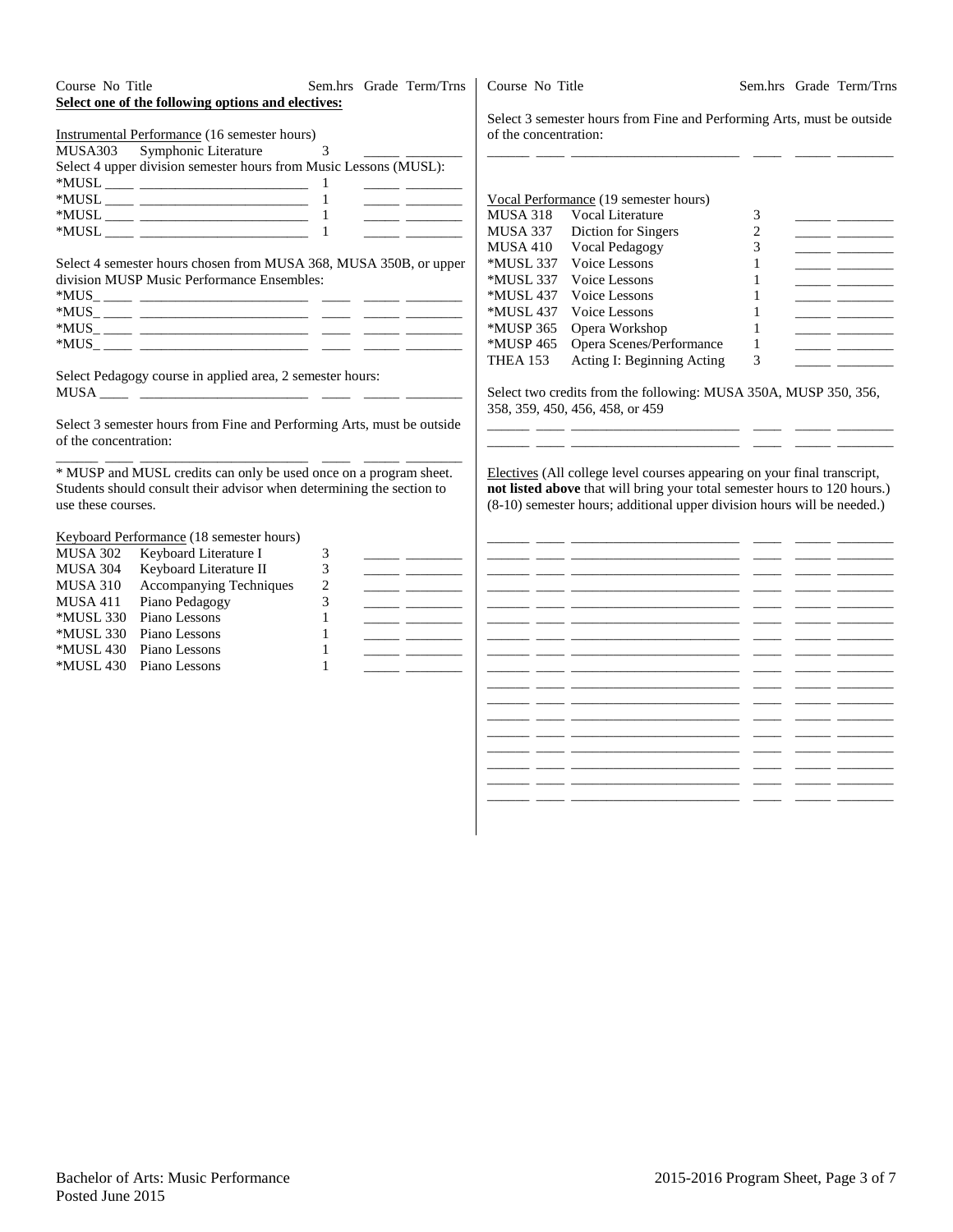#### **Additional Requirements**

Students deficient in piano skills will be required to complete MUSA 130 (2), MUSA 131 (2), MUSA 230 (2), and MUSA 231 (2), in the first two years. Some Essential Learning credits will have to be completed in the junior year.

#### **POLICIES:**

- 1. Please see the catalog for a complete list of graduation requirements.
- 2. This program sheet must be submitted with your graduation planning sheet to your advisor during the **semester prior to the semester of graduation, no later than October 1 for spring graduates, no later than March 1 for fall graduates.** You must turn in your "Intent to Graduate" form to the Registrar's Office **by September 15 if you plan to graduate the following May, and by February 15 if you plan to graduate the following December**.
- 3. Your advisor will sign and forward the Program Sheet and Graduation Planning Sheet to the Department Head for signature. Finally, the Department Head will submit the signed forms to the Registrar's Office. (Students cannot handle the forms once the advisor signs.)
- 4. If your petition for graduation is denied, it will be your responsibility to reapply for graduation in a subsequent semester. Your "Intent to Graduate" does not automatically move to a later graduation date.

## **SUGGESTED COURSE SEQUENCING FOR A MAJOR IN MUSIC PERFORMANCE – KEYBOARD OPTION**

This is a recommended sequence of course work. Certain courses may have prerequisites or are only offered during the Fall or Spring semesters. It is the student's responsibility to meet with the assigned advisor and check the 2-year course matrix on the website for course availability. **NOTE:** ( ) Parenthesis means there are options of when a course may be taken.

**FRESHMAN YEAR**

| <b>Fall Semester</b>      |                                   | <b>Hours</b> | <b>Spring Semester</b>    |                                   | <b>Hours</b>   |
|---------------------------|-----------------------------------|--------------|---------------------------|-----------------------------------|----------------|
| <b>MUSA 101</b>           | <b>Concert Attendance</b>         | O            | <b>MUSA 101</b>           | <b>Concert Attendance</b>         | 0              |
| <b>MUSA 114</b>           | Theory I – Introduction           |              | <b>MUSA 115</b>           | Theory $II$ – Diatonic Concepts   | 3              |
| MUSA 111                  | Music Technology – fall or spring | (1)          | MUSA 111                  | Music Technology – fall or spring | (1)            |
| <b>MUSA 116</b>           | Ear Training/Sightsinging I       |              | <b>MUSA 117</b>           | Ear Training/Sightsinging II      | $\mathfrak{D}$ |
| <b>MUSL 130</b>           | <b>Keyboard Lessons</b>           |              | <b>MUSL 130</b>           | <b>Keyboard Lessons</b>           |                |
| MUSP 1                    | Performance Ensemble              |              | MUSP 1                    | Performance Ensemble              |                |
| <b>ENGL 111</b>           | <b>English Composition</b>        |              | <b>ENGL 112</b>           | <b>English Composition</b>        |                |
| <b>MATH 110</b>           | College Mathematics (or higher)   |              | <b>MUSA 220</b>           | Music Appreciation-Fine Arts EL   | 3              |
| <b>Essential Learning</b> | Social/Behavioral Science         |              | <b>Essential Learning</b> | Social/Behavioral Science         | 3              |
|                           |                                   | $16-17$      |                           |                                   | 16-17          |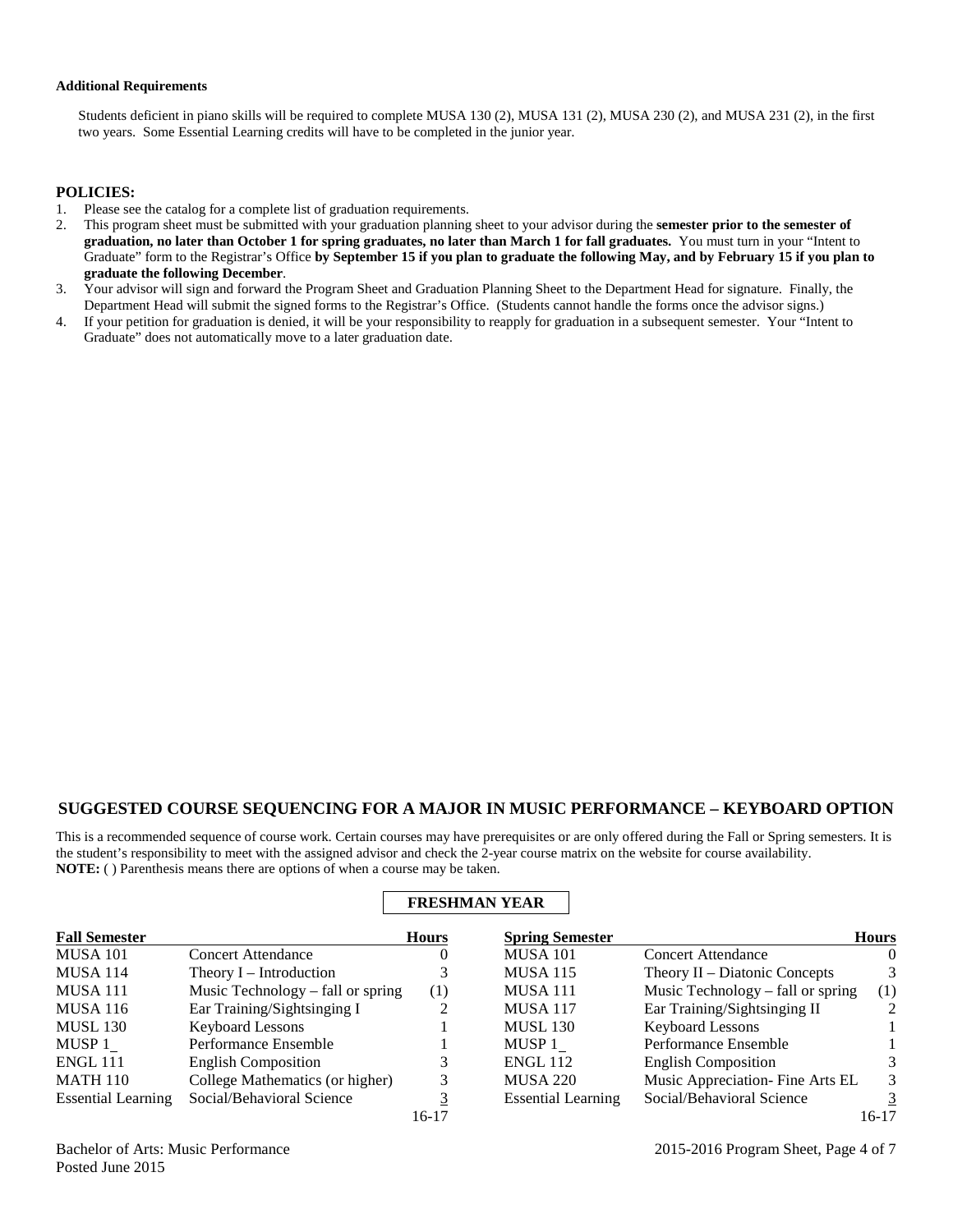# **SOPHOMORE YEAR**

| <b>Fall Semester</b>      |                                     | <b>Hours</b>       | <b>Spring Semester</b>                    |                                            | <b>Hours</b>            |
|---------------------------|-------------------------------------|--------------------|-------------------------------------------|--------------------------------------------|-------------------------|
| <b>MUSA 101</b>           | <b>Concert Attendance</b>           | $\theta$           | <b>MUSA 101</b>                           | <b>Concert Attendance</b>                  | $\Omega$                |
| <b>MUSA 214</b>           | Theory III – Chromatic Concepts     | 3                  | <b>MUSA 215</b>                           | Theory IV – $20th$ Cent. Form & Analysis 3 |                         |
| <b>MUSA 268</b>           | <b>Beginning Jazz Improvisation</b> | 1                  | <b>MUSL 230</b>                           | <b>Keyboard Lessons</b>                    | 1                       |
| <b>MUSL 230</b>           | <b>Keyboard Lessons</b>             | 1                  | MUSP <sub>2</sub>                         | Performance Ensemble                       | $\mathbf{1}$            |
| MUSP <sub>2</sub>         | Performance Ensemble                | 1                  | <b>MUSA 250</b>                           | <b>Beginning Conducting</b>                | $\overline{\mathbf{c}}$ |
| <b>Essential Learning</b> | History                             | 3                  | <b>Essential Learning Humanities</b>      |                                            | 3                       |
| <b>Essential Learning</b> | Natural Science with Lab            | 4                  | <b>ESSL 290</b>                           | <b>Maverick Milestone</b>                  | 3                       |
| <b>KINE 100</b>           | <b>Health and Wellness</b>          |                    | <b>ESSL 200</b>                           | Essential Speech (co-requisite)            | $\frac{1}{14}$          |
| Elective                  |                                     | $\underline{2}$    |                                           |                                            |                         |
|                           |                                     | 16                 |                                           |                                            |                         |
|                           |                                     | <b>JUNIOR YEAR</b> |                                           |                                            |                         |
| <b>Fall Semester</b>      |                                     | <b>Hours</b>       | <b>Spring Semester</b>                    |                                            | <b>Hours</b>            |
| <b>MUSA 101</b>           | <b>Concert Attendance</b>           | $\theta$           | <b>MUSA 101</b>                           | <b>Concert Attendance</b>                  | $\theta$                |
| MUSA 411                  | Piano Pedagogy<br><b>OR</b>         |                    | <b>MUSA 310</b>                           | Accompanying Techniques<br><b>OR</b>       | (2)                     |
| <b>MUSA 304</b>           | Keyboard Literature I               | 3                  | <b>MUSA 302</b>                           | Keyboard Literature II                     | (3)                     |
| MUSA 326                  | Music History and Literature I      | 3                  | <b>MUSA 327</b>                           | Music History and Literature II            | $\mathfrak{Z}$          |
| <b>MUSL 330</b>           | <b>Keyboard Lessons</b>             | $\overline{c}$     | <b>MUSL 330</b>                           | <b>Keyboard Lessons</b>                    | $\overline{c}$          |
| MUSP 3                    | Performance Ensemble                | $\mathbf{1}$       | MUSP 3                                    | Performance Ensemble                       | $\mathbf{1}$            |
| <b>FLAx</b>               | Foreign Language                    | 3                  | <b>FLAx</b>                               | Foreign Language                           | $\mathfrak{Z}$          |
| Elective                  |                                     | 3                  | MUSA 426                                  | Music of World Cultures                    | (2)                     |
| MUSA 363                  | Music Industry and Marketing        | (3)                | <b>Essential Learning Natural Science</b> |                                            | $\overline{3}$          |
|                           |                                     | $15 - 18$          |                                           |                                            | $14-17$                 |
|                           |                                     | <b>SENIOR YEAR</b> |                                           |                                            |                         |
| <b>Fall Semester</b>      |                                     | <b>Hours</b>       | <b>Spring Semester</b>                    |                                            | <b>Hours</b>            |
| <b>MUSA 101</b>           | <b>Concert Attendance</b>           | $\theta$           | <b>MUSA 101</b>                           | <b>Concert Attendance</b>                  | $\theta$                |
| <b>MUSA 411</b>           | Piano Pedagogy or                   |                    | <b>MUSA 310</b>                           | Accompanying Techniques OR                 | (2)                     |
| <b>MUSA 304</b>           | Keyboard Literature I               | 3                  | <b>MUSA 302</b>                           | Keyboard Literature II                     | (3)                     |
| <b>MUSA 317</b>           | Orchestration                       | $\overline{c}$     | <b>MUSL 430</b>                           | <b>Keyboard Lessons</b>                    | $\overline{2}$          |
| <b>MUSL 430</b>           | <b>Keyboard Lessons</b>             | $\overline{c}$     | <b>MUSP 420</b>                           | Senior Recital/Presentation                | $\sqrt{2}$              |
| MUSP 4                    | Performance Ensemble                | 1                  | MUSP 4                                    | Performance Ensemble                       | 1                       |
| Fine Arts Course          | (outside Music)                     | 3                  | <b>MUSA 426</b>                           | Music of World Cultures                    | (2)                     |
| <b>KINA</b>               | Activity                            | 1                  | <b>Upper Division Elective</b>            |                                            | $\overline{3}$          |
| <b>MUSA 363</b>           | Music Industry and Marketing        | (3)                |                                           |                                            | $10-13$                 |

12-15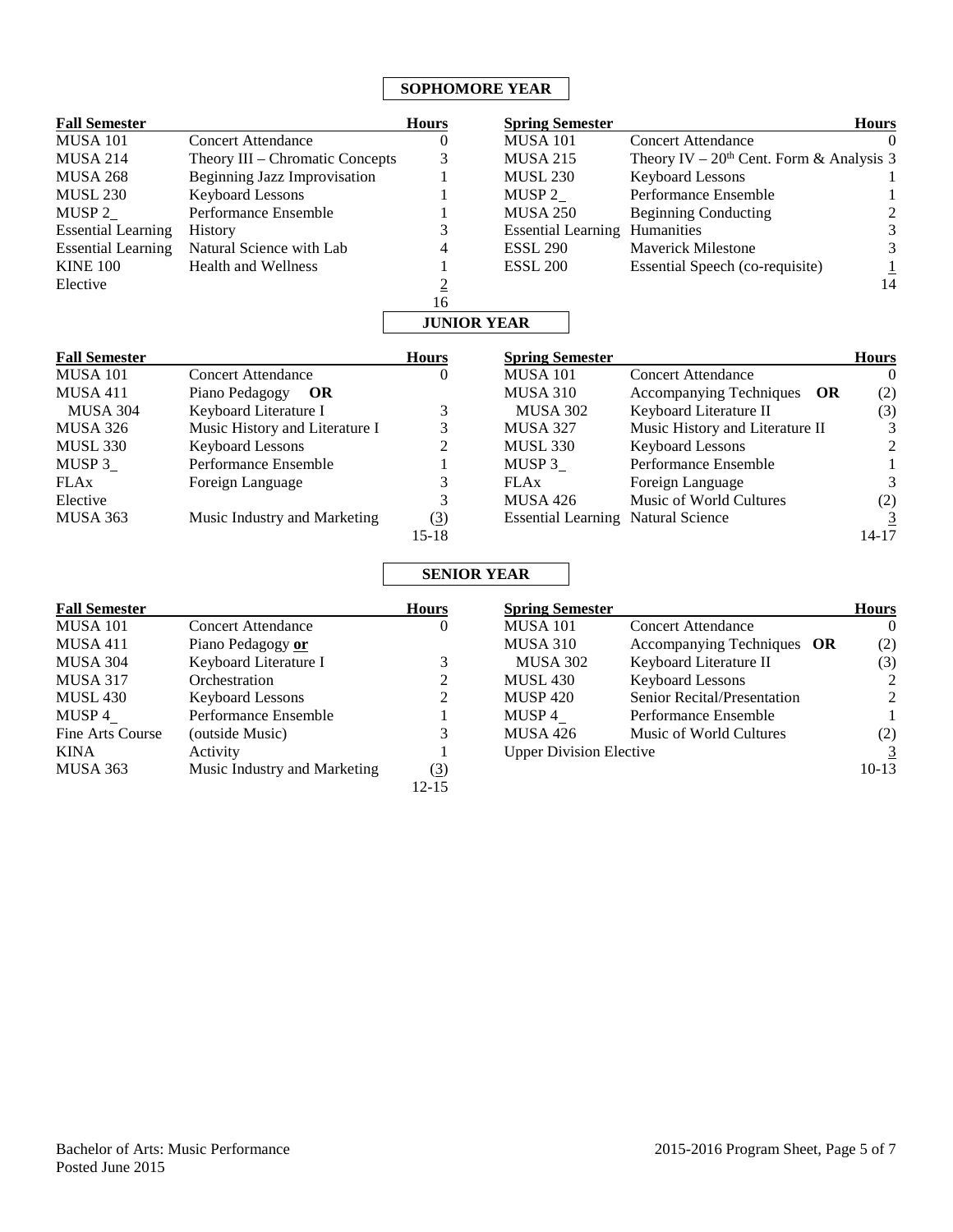## **SUGGESTED COURSE SEQUENCING FOR A MAJOR IN MUSIC PERFORMANCE – VOCAL OPTION**

This is a recommended sequence of course work. Certain courses may have prerequisites or are only offered during the Fall or Spring semesters. It is the student's responsibility to meet with their advisor and check the 2 year course matrix on the website for course availability. **NOTE:** ( ) Parenthesis means there are options of when a course may be taken.

|                      |                                              |              | <b>FRESHMAN YEAR</b>   |                                              |              |
|----------------------|----------------------------------------------|--------------|------------------------|----------------------------------------------|--------------|
| <b>Fall Semester</b> |                                              | <b>Hours</b> | <b>Spring Semester</b> |                                              | <b>Hours</b> |
| <b>MUSA 101</b>      | <b>Concert Attendance</b>                    | U            | <b>MUSA 101</b>        | Concert Attendance                           | $\Omega$     |
| MUSA 114             | Theory $I$ – Introduction                    |              | <b>MUSA 115</b>        | Theory $II$ – Diatonic Concepts              | 3            |
| MUSA 111             | Music Technology – fall or spring            | (1)          | MUSA 111               | Music Technology – fall or spring            | (1)          |
| <b>MUSA 116</b>      | Ear Training/Sightsinging I                  | 2            | <b>MUSA 117</b>        | Ear Training/Sightsinging II                 | 2            |
| <b>MUSL 137</b>      | Voice Lessons                                |              | <b>MUSL 137</b>        | Voice Lessons                                |              |
| MUSP 1               | Performance Ensemble                         |              | MUSP 1                 | Performance Ensemble                         |              |
| <b>ENGL 111</b>      | <b>English Composition</b>                   | 3            | <b>ENGL 112</b>        | <b>English Composition</b>                   | 3            |
| <b>KINE 100</b>      | <b>Health and Wellness</b>                   |              | <b>MUSA 220</b>        | Music Appreciation-Fine Arts EL              | 3            |
| <b>KINA</b>          | Activity                                     |              |                        | Essential Learning Social/Behavioral Science |              |
|                      | Essential Learning Social/Behavioral Science |              |                        |                                              | $16-17$      |
|                      |                                              | $15-16$      |                        |                                              |              |

## **SOPHOMORE YEAR**

| <b>Fall Semester</b>              |                                                 | <b>Hours</b>       | <b>Spring Semester</b>                    |                                            | <b>Hours</b>   |
|-----------------------------------|-------------------------------------------------|--------------------|-------------------------------------------|--------------------------------------------|----------------|
| <b>MUSA 101</b>                   | <b>Concert Attendance</b>                       | 0                  | <b>MUSA 101</b>                           | <b>Concert Attendance</b>                  |                |
| <b>MUSA 214</b>                   | Theory III - Chromatic Concepts                 | 3                  | <b>MUSA 215</b>                           | Theory IV – $20th$ Cent. Form & Analysis 3 |                |
| <b>MUSL 237</b>                   | Voice Lessons                                   |                    | <b>MUSL 237</b>                           | Voice Lessons                              |                |
| MUSP $2$                          | Performance Ensemble                            |                    | MUSP $2$                                  | Performance Ensemble                       |                |
| <b>FLAx</b>                       | Foreign Language                                | 3                  | <b>MUSA 250</b>                           | <b>Beginning Conducting</b>                | 2              |
| <b>MATH 110</b>                   | College Mathematics (or higher)                 | 3                  | <b>FLAx</b>                               | Foreign Language                           | 3              |
| <b>Essential Learning</b>         | <b>History</b>                                  | 3                  | <b>ESSL 290</b>                           | <b>Maverick Milestone</b>                  | 3              |
| <b>THEA 153</b>                   | Acting I: Beginning Acting                      | <u>3</u>           | <b>ESSL 200</b>                           | Essential Speech (co-requisite)            |                |
|                                   |                                                 | 17                 |                                           |                                            | 14             |
|                                   |                                                 | <b>JUNIOR YEAR</b> |                                           |                                            |                |
| <b>Fall Semester</b>              |                                                 | <b>Hours</b>       | <b>Spring Semester</b>                    |                                            | <b>Hours</b>   |
| <b>MUSA 101</b>                   | <b>Concert Attendance</b>                       | $\Omega$           | <b>MUSA 101</b>                           | <b>Concert Attendance</b>                  | $\Omega$       |
| MUSA 337                          | Diction for Singers                             |                    | <b>MUSA 410</b>                           | Vocal Pedagogy or                          |                |
| MUSA 326                          | Music History and Literature I                  | 3                  | <b>MUSA 318</b>                           | <b>Vocal Literature</b>                    | 3              |
| <b>MUSL 337</b>                   | Voice Lessons                                   | 2                  | <b>MUSA 327</b>                           | Music History and Literature II            | 3              |
| MUSP 3                            | Performance Ensemble                            |                    | <b>MUSL 337</b>                           | Voice Lessons                              | $\overline{2}$ |
|                                   | Select 2 credits from the following: MUSA 350A, |                    | <b>MUSP 365</b>                           | Opera Workshop OR                          |                |
| MUSP 350, 356, 358, 450, 456, 458 |                                                 | 2                  | <b>MUSP 465</b>                           | Opera Scenes/Performance                   |                |
|                                   | Essential Learning Natural Science with Lab     | 4                  | MUSP 3                                    | Performance Ensemble                       |                |
| MUSA 363                          | Music Indust & Mark OR Elective                 | $\overline{3}$     | MUSA 426                                  | Music of World Cultures                    | (2)            |
|                                   |                                                 | 18                 | <b>Essential Learning Natural Science</b> |                                            | $\overline{3}$ |
|                                   |                                                 |                    |                                           |                                            | $13 - 15$      |

|                                      |                                                 | <b>SENIOR YEAR</b>          |                                 |                             |                |
|--------------------------------------|-------------------------------------------------|-----------------------------|---------------------------------|-----------------------------|----------------|
| <b>Fall Semester</b>                 |                                                 | <b>Hours</b>                | <b>Spring Semester</b>          |                             | <b>Hours</b>   |
| MUSA 101                             | Concert Attendance                              | $\theta$                    | <b>MUSA 101</b>                 | Concert Attendance          | $\Omega$       |
| <b>MUSA 317</b>                      | Orchestration                                   |                             | MUSA 410                        | Vocal Pedagogy OR           |                |
| <b>MUSL 437</b>                      | Voice Lessons                                   | 2                           | MUSA 318                        | Vocal Literature            | 3              |
| MUSP 4                               | Performance Ensemble                            |                             | <b>MUSL 437</b>                 | Voice Lessons               | $\mathcal{L}$  |
|                                      | Select 2 credits from the following: MUSA 350A, |                             | MUSP 420                        | Senior Recital/Presentation | 2              |
|                                      | MUSP 350, MUSP 358, MUSP 450, MUSP 458          | $\mathcal{D}_{\mathcal{L}}$ | <b>MUSP 365</b>                 | Opera Workshop OR           |                |
| <b>Essential Learning Humanities</b> |                                                 |                             | <b>MUSP 465</b>                 | Opera Scenes/Performance    |                |
| MUSA 363                             | Music Indust & Mark <b>OR</b> Elective          | <u>3</u>                    | MUSP 4                          | Performance Ensemble        |                |
|                                      |                                                 | 16                          | <b>Upper Division Electives</b> |                             | $\overline{4}$ |
|                                      |                                                 |                             | MUSA 426                        | Music of World Cultures     | (2)            |
|                                      |                                                 |                             |                                 |                             | $10-12$        |